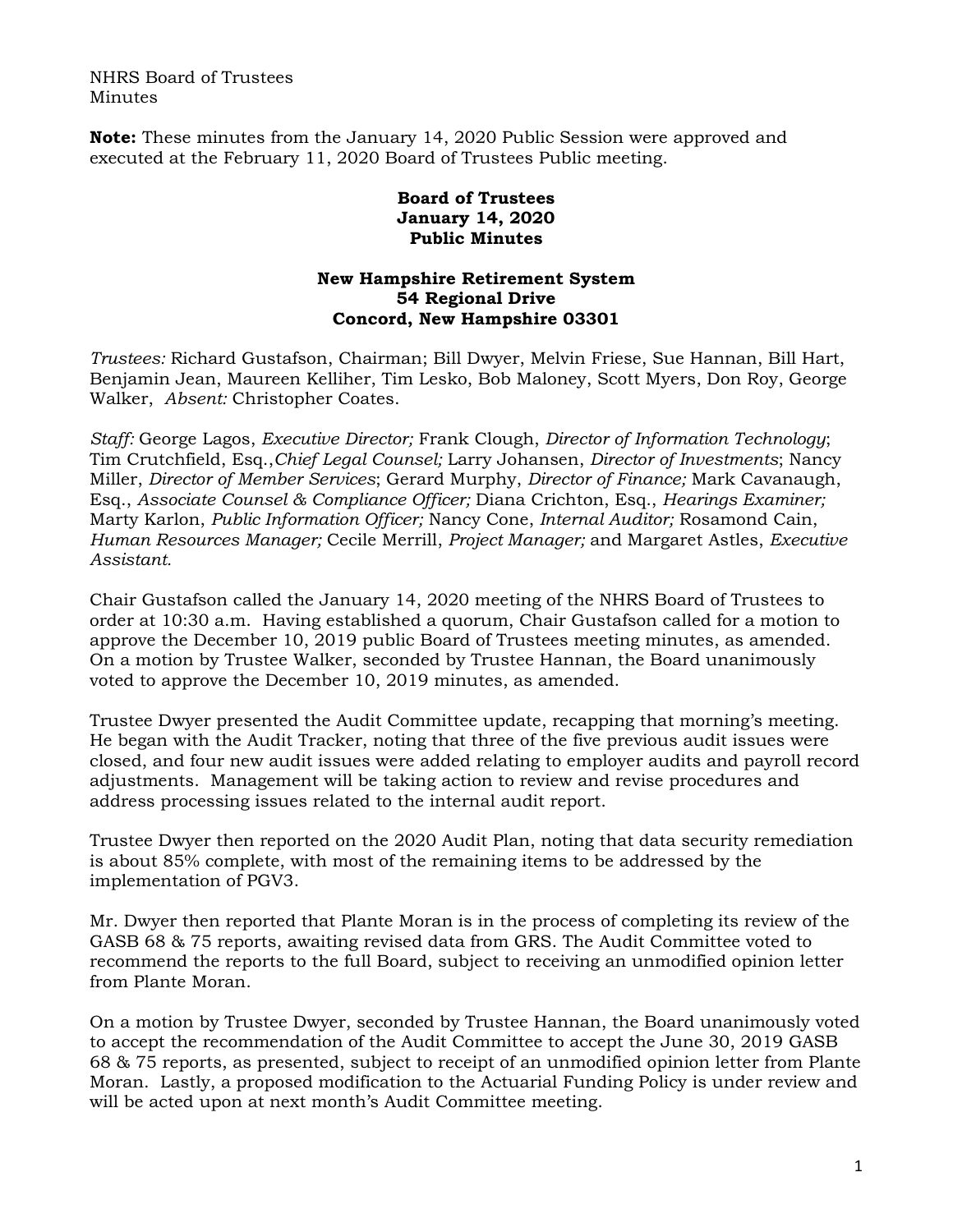Trustee Roy reported that the Governance Committee met on December 6, 2020, with staff's recommendation to revise the Governance Manual and to remove certain operational and administrative-related policies. On a motion by Trustee Roy, seconded by Trustee Myers, the Board unanimously voted to accept the recommendation of the Governance Committee that the Board approve the revised Governance Manual, as presented.

Executive Director Lagos gave the Board an update on the Paperless Board Meetings, noting that the Trustees' iPads have arrived. Trustee orientations will be scheduled by IT after the devices have been properly configured for use.

Trustee Kelliher reported that the Independent Investment Committee (IIC) met on December 20, 2019, unanimously voting to renew the trading cost analysis agreement with Abel Noser Solutions through December 31, 2021. The Townsend Group presented an update on Fiscal Year 2019 performance, and the status of the Real Estate Investment Plan for Fiscal Year 2020. The Committee unanimously voted to renew the real estate investment management agreement with the Townsend Group through December 31, 2021.

NEPC presented a detailed review of the private equity and private debt portfolio and the Committee unanimously approved the strategic plan for these investments for Calendar Year 2020. Ms. Kelliher further reported that since the end of 2019, the markets continue to do well in spite of geo-political events, with markets recently moving to new highs. The economy has slowed a bit from the standpoint of job creation, but overall, the global economy will make the difference in whether or not we see a plateau and rebound of global growth, with much of that focus on China. We are now seeing improved export numbers, and much better stock performance coming from Europe.

Director of Investments Larry Johansen reported that at the January 2020 IIC meeting, NEPC will present its capital market assumptions for 2020, and what that means for NHRS asset allocation and long-term expected rate of return. Three asset management firms will attend the February meeting to present their capital market assumptions. It is anticipated that the IIC will make a recommendation to the Board on the assumed rate of return in April. In addition, NEPC will be coming to the February Board meeting to present their capital market assumptions, and one or two asset management firms will do the same at the March Board meeting.

Mr. Johansen gave the Board a brief overview of NEPC's Private Equity and Private Debt Portfolio presentation to the IIC last December. He noted that trailing one year (6/30/19) performance of the S&P 500 saw a total return of 10.4%, and the Barclay Cap Aggregate saw a fixed income return of 7.9%, with the 1-year combined return coming in at 7.2%. Over that same period, the Private Equity return was 8.8% and the Private Debt return was 4.4%. These investments continue to perform well with only a few under-performers. Mr. Johansen then reported that since the program re-start, NHRS has made 61 commitments with 30 general partners, noting that the strategy in fiscal years 2018 and 2019 was to slow down the commitment pace so as to not become overly committed. At June 30, 2019, NHRS had 18% invested relative to a 15% target, and the commitment pace for Calendar Year 2020 will be about \$400 million. The IIC is working with NEPC to see which general partners are coming back to the market in 2020. If there is any residual capital to make commitments, the IIC will then consider looking at new general partners to invest in.

Trustee Myers reported on the activities of the January 7, 2020 Legislative Committee meeting, resulting in recommending two actions by the Board, the first being a recommendation to take a position in opposition to LSR 3020.1. Executive Director Lagos explained that RSA 100-A: 27 provides the retirement system with the authority to make adjustments to pension payments based on corrections that need to be made in the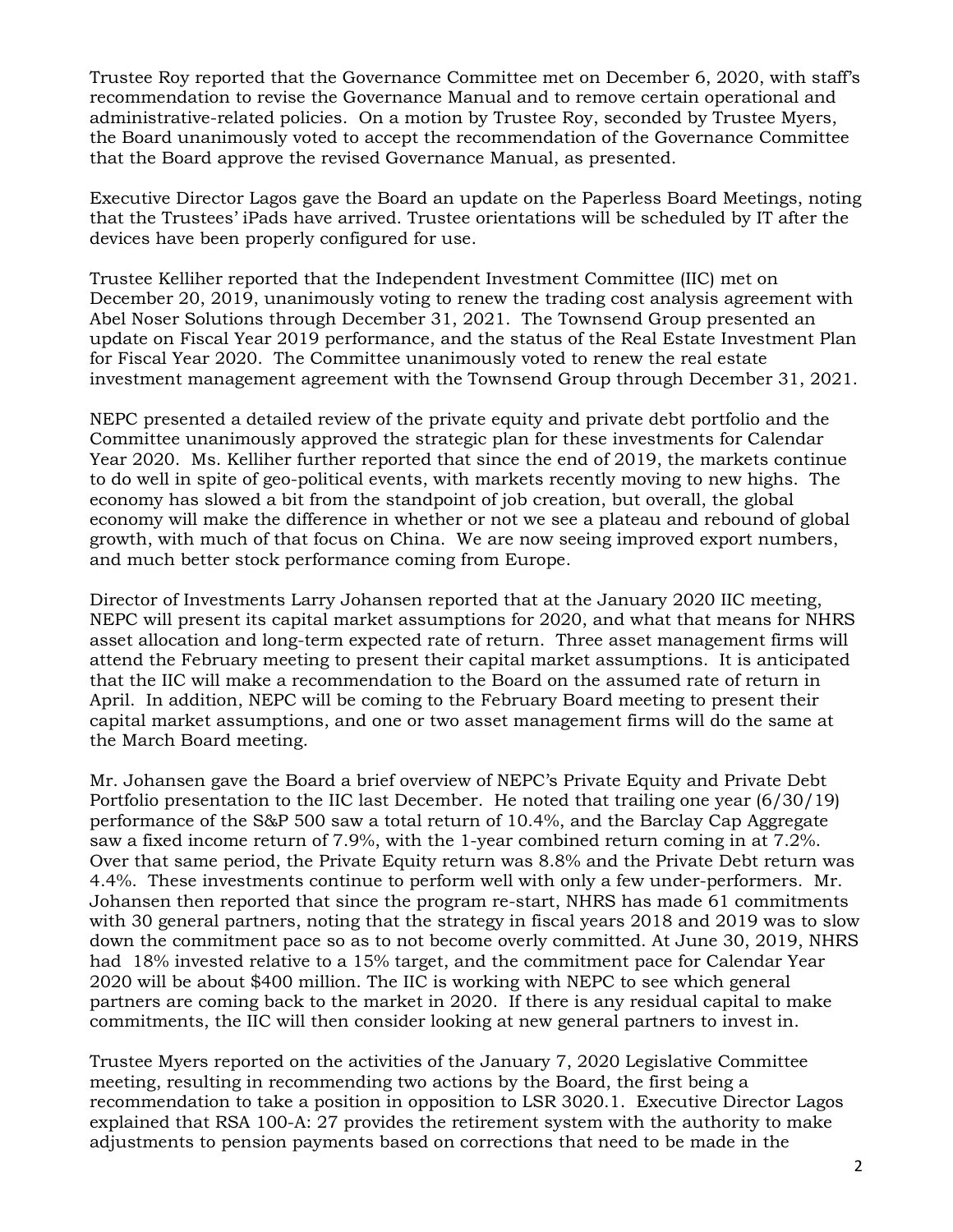member record, and that the NH Supreme Court has endorsed that approach by the retirement system. The proposed LSR 3020.1 seems to constrain the retirement system from making record adjustments when the record is incorrect. Such a restriction would not be in accordance with general fiduciary trust law and the Internal Revenue Code, as NHRS must pay retirees only what they are entitled to, no more and no less. Director of Member Services Nancy Miller added that LSR 3020.1 would certainly impede upon very standard and regular business functions of Member Services, which routinely makes record adjustments that may impact benefit amounts, either prospectively or retrospectively. On a motion by Trustee Myers, seconded by Trustee Hannan, the Board unanimously voted to adopt the recommendation by the Legislative Committee that the Board oppose LSR 3020.1, because it appears to eliminate NHRS' authority under RSA 100-A to adjust member records in the ordinary course of business, as required and in accordance with general fiduciary trust law and the Internal Revenue Code, which requires that a member or beneficiary can only receive a benefit in the amount to which he or she is entitled, as presented.

The second action recommended by the Legislative Committee was to seek clarification to the statute relative to the administration of medical subsidies. Mr. Lagos noted that this motion stems from a disagreement between NHRS and the Department of Administrative Services (DAS) concerning the interpretation of the medical subsidy statute and other provisions that relate to how the subsidy is to be paid. Staff's position is that the appropriate approach is to apply the subsidy first, with the requirement for the retiree to pay any remaining premium deduction after. In a very limited number of circumstances, the amount of the subsidy eliminates the obligation for a retiree to make a premium payment. The State believes the wording of the statute as it appears now is clear, and that the retiree should be required to pay the premium deduction first and then the subsidy should be applied after. On a motion by Trustee Hart, seconded by Trustee Jean, the Board unanimously voted to adopt the recommendation of the Legislative Committee that the Board seek legislation to clarify RSA 100-A:54, III, relative to administration of the medical subsidy, as presented.

Trustee Myers highlighted three of 12 House Bills relative to NHRS. He began with HB 1205, which would push back the current recalculation of a Group I retiree's pension benefit from age 65 to the member's full retirement age under the federal Social Security system. Trustee Myers noted that this proposal could have a cost impact of \$37 million on the existing unfunded pension liability. HB 1235 establishes a committee to study ensuring workforce maintenance through the enhancement of retirement system benefits, and an appropriation of \$100,000 is attached to the bill for the purposes of this study. Lastly, HB 1341 changes the application of 2011 "HB 2" amendments to certain benefit provisions for Group II members vested prior to July 1, 2021. This bill has a potential \$142 million pension-liability impact.

Trustee Walker noted that the Benefits Committee has not met since the last Board meeting but a meeting is scheduled for January 28, 2020.

Trustee Hart reported that the Personnel Performance and Compensation Committee ("PPCC") met on January 7, 2020, and HR Manager Rosamond Cain updated the PPCC on staffing activities and the Management Coaching Program, which has been successful to date. CBA negotiations are still pending because NHRS is waiting for the fact-finder's report. Mr. Hart then noted that each Board member received the annual Executive Director Evaluation form and briefly reviewed the process for the annual performance review.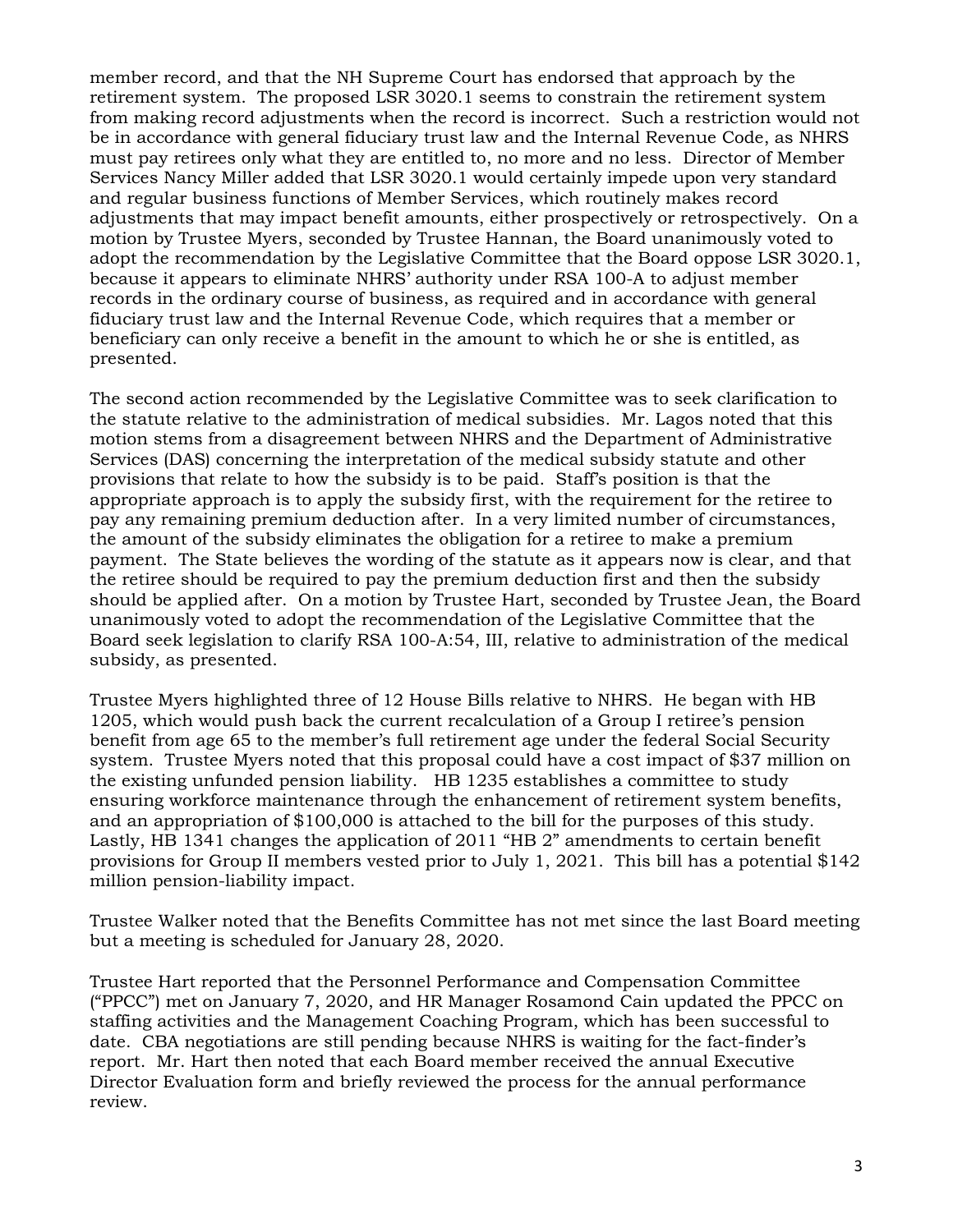Mr. Lagos presented his Executive Operating Report, noting that Key Performance Measures once again exceeded the 95% benchmark. He turned the Board's attention to the documentation regarding the replacement of the cooling units housed in the server room. Bids were solicited from four HVAC vendors and Mr. Lagos approved the purchase and installation of two Mitsubishi cooling units from the lowest bidder, Total Climate Control, at a cost of \$10,600.

Mr. Lagos next presented a request for approval for a sole-source contract to upgrade the NHRS's five-year-old Cisco phone system software and hardware, at a cost of \$29,600, due to the fact that, as of July 1, 2020, Cisco will no longer develop, repair, maintain, or support the software to the current phone system. On a motion by Trustee Maloney, seconded by Trustee Hart, the Board unanimously voted to accept the recommendation of the Executive Director that the Board approve the phone system upgrade subject to contract and legal review, as presented.

In response to a question from Trustee Myers, Mr. Lagos noted that there is an internal working group looking at how staff utilizes and administers the phone system, emails, faxes, and "walk-ins," with the objective of improving customer service.

Next, Mr. Lagos reported on the results of his customer satisfaction call surveys for 2019, noting that he made 500 calls to retirees and members resulting in 228 conversations. Of those conversations, 216 were considered positive in terms of customer satisfaction, seven were neutral, and five were negative.

Mr. Lagos then reported on the NHRS lease that is coming up for renewal this summer. In recent discussions with the building owner, an agreement was reached with respect to a renovation of the kitchen, in consideration of NHRS exercising an option to extend the lease for five years. The decision on extending the lease will be presented for consideration at the next Board meeting.

Project Manager Cecile Merrill gave an update on PGV3 to the Board, noting that the project is well underway, with 30 design documents coming to NHRS for Deliverable 2, and slated for completion by mid-February. LRS will be onsite next week to review comments and questions related to the design documents. Staff continues to work on Data Conversion issues with 70 identified as of December 20, 2019, with 55 closed to date, and 16 are undergoing work.

Chief Legal Counsel Tim Crutchfield reported that the final RFP for NH local counsel was issued and staff has made its recommendations to the Governance Committee, who will meet to act upon those recommendations after today's Board meeting. The recommendation from the Governance Committee would be presented to the Board at next month's Board meeting.

Regarding litigation, Mr. Crutchfield explained that staff is still waiting for the Supreme Court to provide us with a scheduling notice in the A. Scott appeal, but last week the Court provided notice that the AG's Office was granted leave to appear as amicus curiae on behalf of that Office as Mr. Scott's employer.

Lastly, Mr. Crutchfield noted that with the learning curve of two new employer auditors starting in July 2019, Legal did not meet its KPM in January with respect to the expected completion of employer audits, and is not expected to meet the KPM over the next few months.